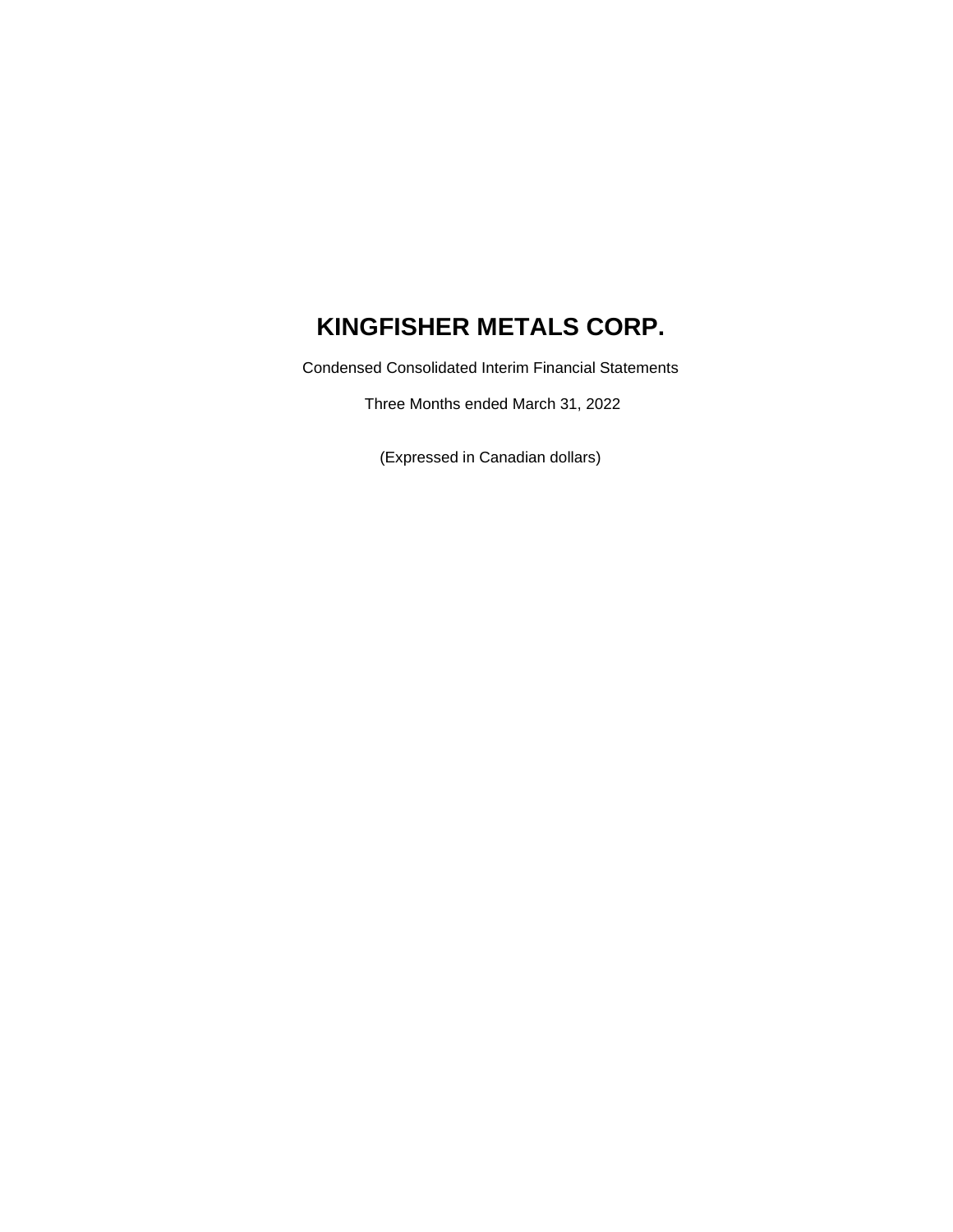Condensed Consolidated Interim Statements of Financial Position (Expressed in Canadian Dollars)

|                                                 | As at<br>March 31,<br>2022 | As at<br>December 31,<br>2021 |
|-------------------------------------------------|----------------------------|-------------------------------|
| <b>Assets</b>                                   |                            |                               |
| <b>Current assets</b>                           |                            |                               |
| Cash and cash equivalents                       | \$<br>3,993,518            | 4,686,967<br>\$               |
| Amounts receivable                              | 267,106                    | 244,892                       |
| Prepaid expenses                                | 32,356                     | 45,939                        |
|                                                 | 4,292,980                  | 4,977,798                     |
| Exploration and evaluation assets (Note 4)      | 6,714,247                  | 6,457,484                     |
| Property and equipment (Note 5)                 | 299,383                    | 299,492                       |
| Restricted cash                                 | 146,500                    | 146,500                       |
|                                                 | \$<br>11,453,110           | \$11,881,274                  |
| <b>Liabilities and Equity</b>                   |                            |                               |
| Current:                                        |                            |                               |
| Accounts payable and accrued liabilities        | \$<br>84,770               | \$<br>116,230                 |
| Obligation to issue shares (Note 4)             |                            | 100,000                       |
|                                                 | 84,770                     | 216,230                       |
| Deferred income taxes                           | 479,900                    | 526,900                       |
|                                                 | 564,670                    | 743,130                       |
| Shareholders' equity                            |                            |                               |
| Capital stock (Note 6)                          | 14,085,005                 | 13,985,005                    |
| Contributed surplus (Note 6)                    | 1,564,327                  | 1,477,485                     |
| <b>Deficit</b>                                  | (4,760,892)                | (4,324,346)                   |
|                                                 | 10,888,440                 | 11,138,144                    |
|                                                 | \$11,453,110               | \$11,881,274                  |
| Nature of operations and going concern (Note 1) |                            |                               |

See accompanying notes.

These financial statements are authorized for issue by the Board of Directors on May 30, 2022.

*"Dustin Perry"*

…………………………………………………Director

*"David Loretto"* …………………………………………………Director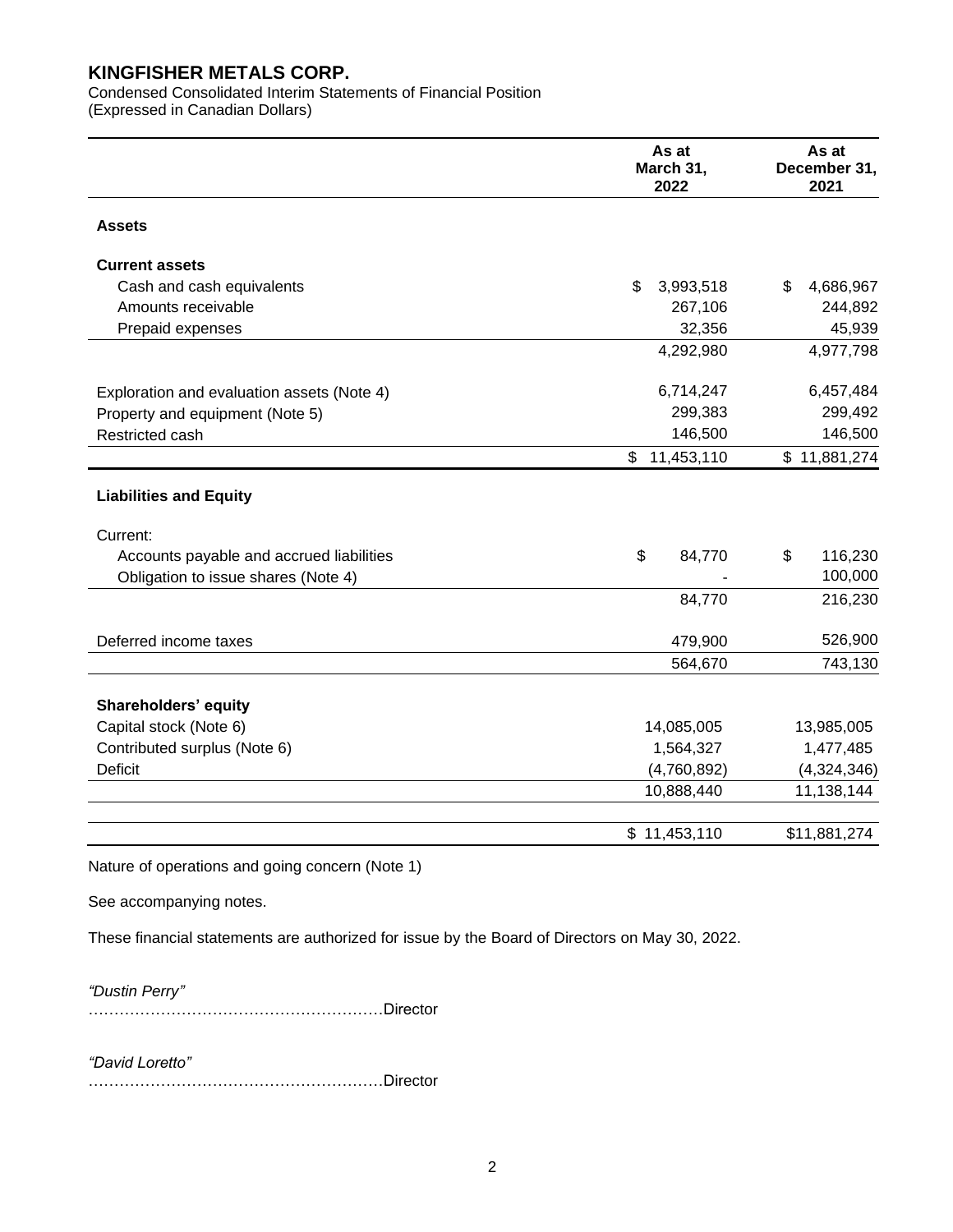Condensed Consolidated Interim Statements of Loss

(Expressed in Canadian Dollars)

| For the three months ended                              | March 31, | 2022                     | March 31,<br>2021 |
|---------------------------------------------------------|-----------|--------------------------|-------------------|
| <b>General and administrative expenses</b>              |           |                          |                   |
| Amortization                                            | \$        | 20,045                   | \$<br>3,637       |
| Bank charges                                            |           | 760                      | 212               |
| Consulting and directors' fees                          |           | 19,533                   | 14,039            |
| Corporate relations                                     |           | 110,672                  | 53,093            |
| Insurance                                               |           | 6,707                    | 2,178             |
| Management fee                                          |           | 126,167                  | 87,499            |
| Office and administration                               |           | 49,258                   | 6,992             |
| Salaries and wages                                      |           | 30,422                   | 6,287             |
| Share-based compensation                                |           | 86,842                   | 490,886           |
| Transfer and filing fees                                |           | 20,642                   |                   |
| Travel and entertainment                                |           | 12,498                   | 7,268             |
|                                                         |           | (483, 546)               | (672,091)         |
| <b>Other Items</b><br>Interest                          |           |                          | 649               |
| Listing expense (Note 3)                                |           |                          | (1, 261, 495)     |
|                                                         |           | $\overline{\phantom{a}}$ | (1,260,846)       |
| Net loss before income taxes                            | \$        | (483, 546)               | \$<br>(1,932,937) |
| Deferred income tax recovery                            |           | (47,000)                 |                   |
| Net loss for the period                                 | \$        | (436, 546)               | \$<br>(1,932,937) |
| Loss per share, basic                                   | \$        | (0.01)                   | \$<br>(0.04)      |
| Weighted average number of<br>common shares outstanding |           | 84,745,522               | 45,380,445        |

See accompanying notes.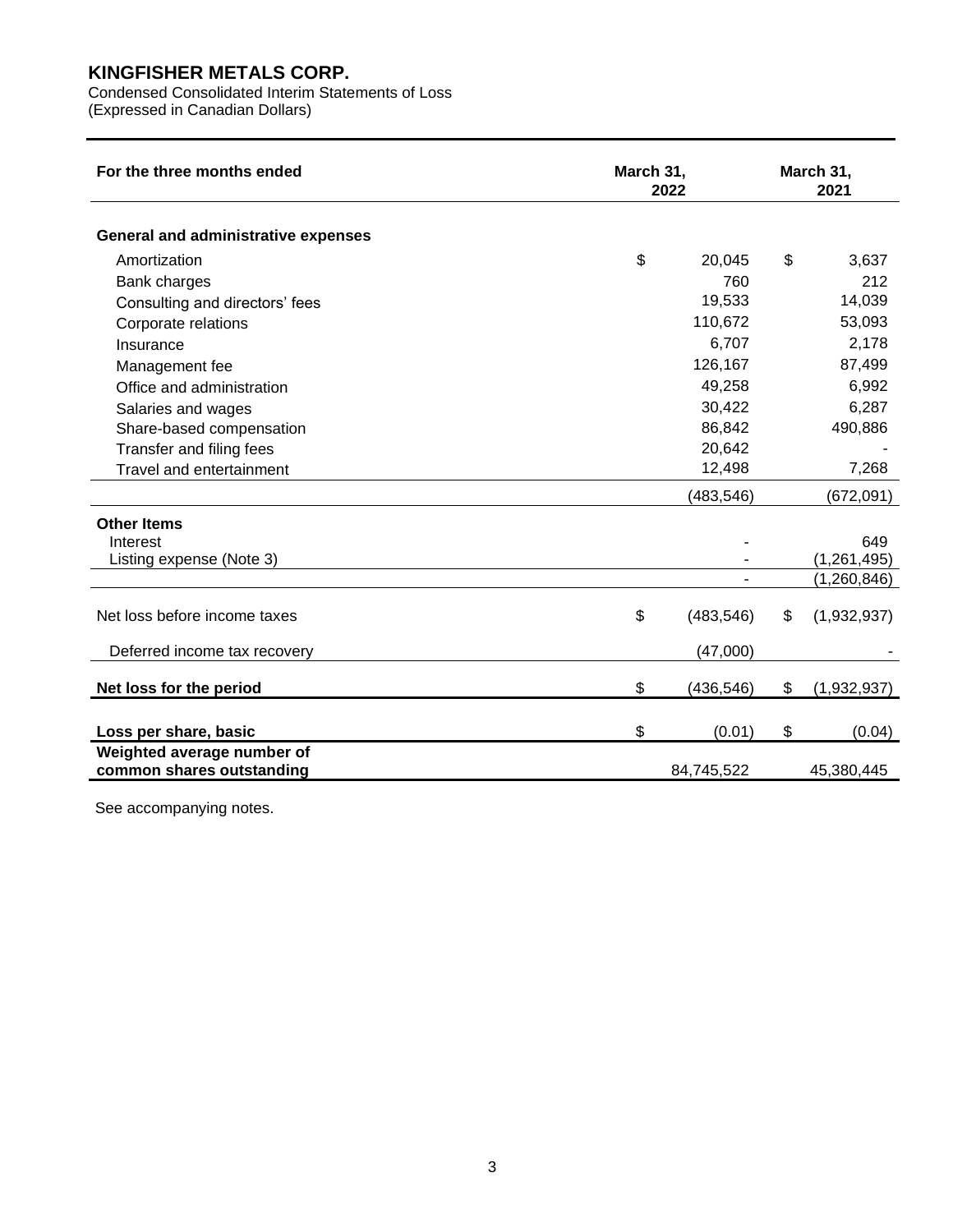Condensed Consolidated Interim Statements of Cash Flows (Expressed in Canadian Dollars)

| For the three months ended                          | March 31,<br>2022 |            | March 31,<br>2021 |             |
|-----------------------------------------------------|-------------------|------------|-------------------|-------------|
| <b>Operating activities</b>                         |                   |            |                   |             |
| Net loss for the period                             | \$                | (436, 546) | \$                | (1,932,937) |
| Changes non-cash operating items:                   |                   |            |                   |             |
| Amortization                                        |                   | 20,045     |                   | 3,637       |
| Deferred income tax recovery                        |                   | (47,000)   |                   |             |
| Share-based compensation                            |                   | 86,842     |                   | 490,886     |
| Listing expense                                     |                   |            |                   | 1,261,495   |
|                                                     |                   | (376, 659) |                   | (176, 919)  |
| Changes non-cash working capital:                   |                   |            |                   |             |
| Amounts receivable                                  |                   | (22, 214)  |                   | 11,189      |
| Prepaid expenses                                    |                   | 13,583     |                   | (20, 286)   |
| Accounts payable and accrued liabilities            |                   | (46, 511)  |                   | 12,615      |
|                                                     |                   | (55, 142)  |                   | 3,518       |
| Cash used in operating activities                   |                   | (431, 801) |                   | (173, 401)  |
| <b>Financing activities</b>                         |                   |            |                   |             |
| Issuance of common shares from private placements   |                   |            |                   | 6,030,000   |
| Share issue costs                                   |                   |            |                   | (130, 463)  |
| Repayment to shareholder                            |                   |            |                   | (551)       |
| Warrants exercised for common shares                |                   |            |                   | 51,250      |
| <b>Cash provided by financing activities</b>        |                   |            |                   | 5,950,236   |
| <b>Investing activities</b>                         |                   |            |                   |             |
| Cash acquired on RTO (Note 3)                       |                   |            |                   | 124,538     |
| Additions to exploration and evaluation assets      |                   | (241, 712) |                   | (55, 859)   |
| Additions to property and equipment                 |                   | (19,936)   |                   | (977)       |
| Restricted cash                                     |                   |            |                   | (11,500)    |
| Cash (used in) / provided by investing activities   |                   | (261, 648) |                   | 56,202      |
|                                                     |                   |            |                   |             |
| Net inflow / (outflow) of cash and cash equivalents |                   | (693, 449) |                   | 5,833,037   |
| Cash and cash equivalents, beginning of the period  |                   | 4,686,967  |                   | 116,735     |
| Cash and cash equivalents, end of the period        |                   | 3,993,518  | \$                | 5,949,772   |

Non-cash investing activity:

The Company incurred \$51,318 in exploration and evaluation assets which were in accounts payable and accrued liabilities at March 31, 2022.

See accompanying notes.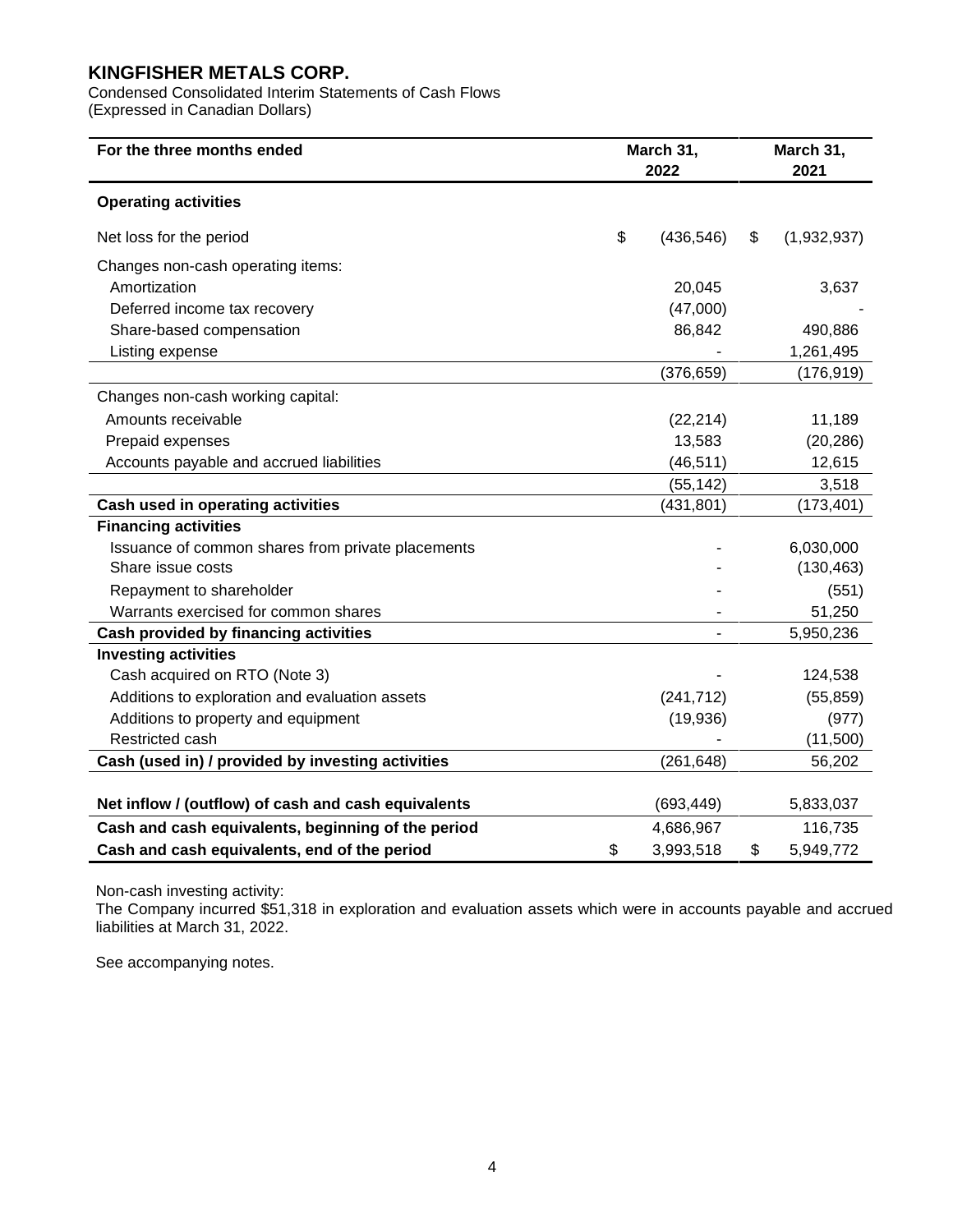Condensed Consolidated Interim Statements of Changes in Equity (Expressed in Canadian Dollars)

|                                 | <b>Common Shares</b> |              |                                    |                               |                |            |
|---------------------------------|----------------------|--------------|------------------------------------|-------------------------------|----------------|------------|
|                                 | <b>Number</b>        | Amount       | <b>Share Based</b><br>Compensation | Contributed<br><b>Surplus</b> | <b>Deficit</b> | Total      |
| Balance, December 31, 2021      | 84,673,300           | \$13,985,005 | 1,228,873                          | 248.612                       | (4,324,346)    | 11,138,144 |
| Shares issued for mining claims | 500,000              | 100.000      | $\overline{\phantom{a}}$           |                               |                | 100,000    |
| Share-based compensation        |                      |              |                                    | 86.842                        |                | 86,842     |
| Net loss for the period         |                      |              |                                    |                               | (436, 546)     | (436, 546) |
| <b>Balance, March 31, 2022</b>  | 85.173.300           | \$14,085,005 | 228,873,                           | 335,454                       | (4,760,892)    | 10,888,440 |

|                                | <b>Common Shares</b> |             |                                    |                                      |                |             |
|--------------------------------|----------------------|-------------|------------------------------------|--------------------------------------|----------------|-------------|
|                                | <b>Number</b>        | Amount      | <b>Share Based</b><br>Compensation | <b>Contributed</b><br><b>Surplus</b> | <b>Deficit</b> | Total       |
| Balance, December 31, 2020     | 39,173,801           | \$2,373,161 | \$<br>٠.                           | -\$<br>$\sim$                        | (554, 397)     | 818,764     |
| Shares issued pursuant to QT   | 5.242.000            | 1,310,500   | -                                  | 75.533                               |                | 386,033,ا   |
| Placement – net of issue costs | 24,120,000           | 5,830,993   | ٠                                  | 68.545                               |                | 5,899,538   |
| Warrants exercised             | 410.000              | 51.250      |                                    |                                      |                | 51.250      |
| Share-based compensation       |                      |             | 490,886                            |                                      |                | 490,886     |
| Net loss for the period        |                      |             |                                    |                                      | (1,932,937)    | (1,932,937) |
| Balance, March 31, 2021        | 68,945,801           | 9,565,904   | 490,886                            | 144,078                              | (2,487,334)    | 7,713,534   |

See accompanying notes.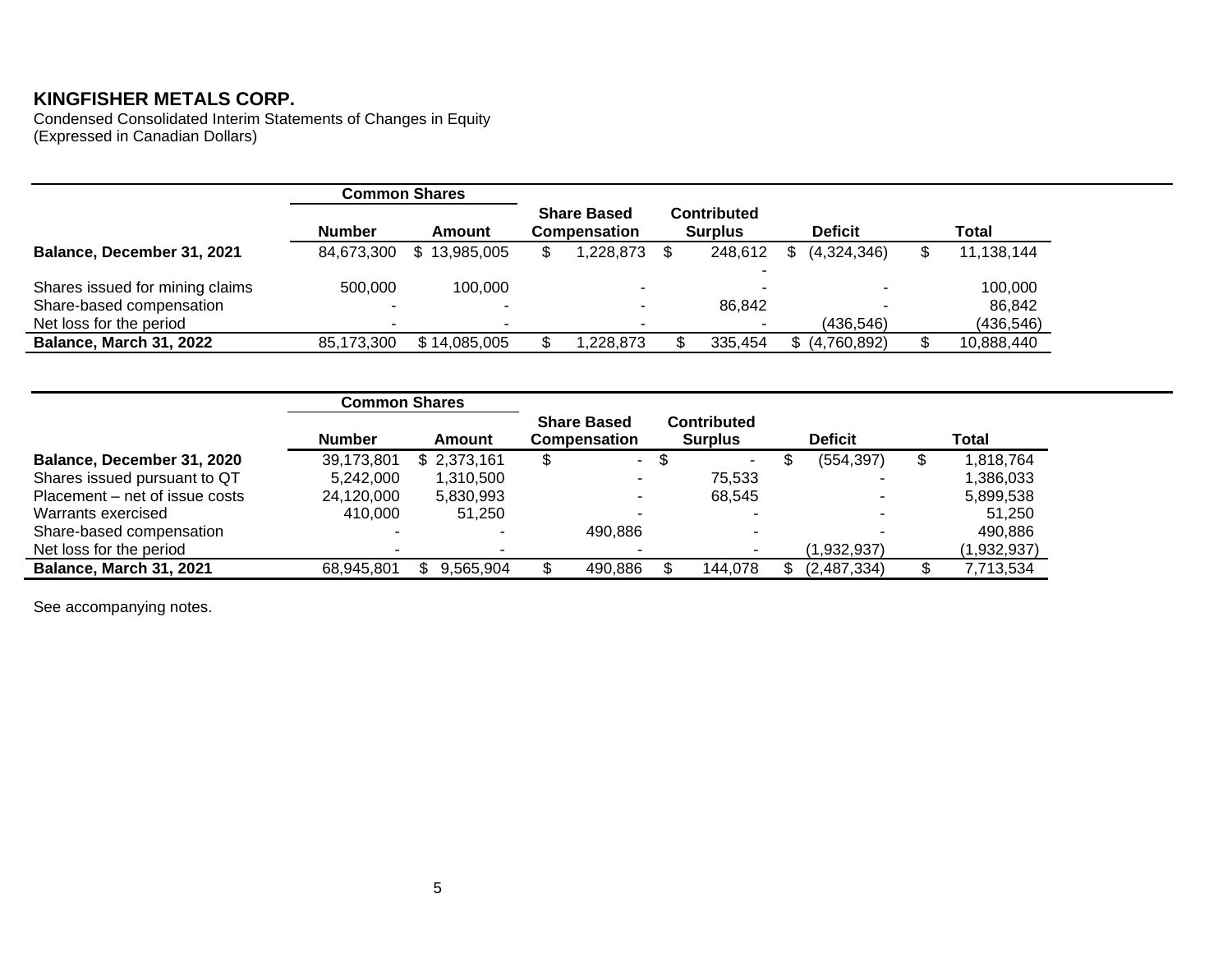For the three months ended March 31, 2022 Notes to the Condensed Consolidated Interim Financial Statements (Expressed in Canadian Dollars)

#### **1. NATURE OF OPERATIONS AND GOING CONCERN**

Kingfisher Metals Corp. (formerly Seashore Resource Partners Corp) (the "Company" or "Kingfisher") was incorporated under the Business Corporations Act (British Columbia) on September 7, 2017 as a Capital Pool Corporation defined in the Policy 2.4 of the TSX Venture Exchange (the "TSX-V"). The principal business of the Company was the identification and evaluation of assets or businesses with a view to completing a Qualifying Transaction ("QT"). The Company's registered office is 1710-1050 W. Pender Street, Vancouver, BC, V6E 3S7.

On March 12, 2021, the Company completed the share exchange transaction with Kingfisher Resources Ltd. ("KFR") (Note 3) which constituted the Company's QT. KFR was incorporated under the Business Corporations Act (British Columbia) on January 21, 2019 and its principal business focus is the exploration and development of mineral prospects in Canada. Upon completion of the QT, the Company began trading under its new name on the TSX-V with the symbol "KFR" (and shortly thereafter on the Frankfurt Stock Exchange under the symbol "970").

These condensed consolidated interim financial statements have been prepared in accordance with International Financial Reporting Standards ("IFRS") applicable to a going concern basis, which assumes that the Company will be able to realize its assets and discharge its liabilities in the normal course of business for the foreseeable future. There is no assurance that the exploration activities of Kingfisher will result in future profitable operations. The business is subject to risk, market conditions, supply and demand, and competition. The Company currently has cash available to meet its administrative overhead and maintain its assets. The recoverability of amounts shown in assets is dependent on several factors. These factors include the ability of the Company to obtain financing to complete the planned exploration, and future cashflow from the Company's business.

However, there can be no assurance that the Company will be able to continue to raise funds in the future in which case the Company may be unable to meet its obligations. Should the Company be unable to realize on its assets and discharge its liabilities in the normal course of business, the net realizable value of its assets may be materially less than the amounts recorded on the statement of financial position.

These condensed consolidated interim financial statements do not include any adjustments to the amounts and classifications of assets and liabilities that might be necessary should the Company be unable to continue operations.

#### **2. SIGNIFICANT ACCOUNTING POLICIES**

#### **(a) Statement of compliance of basis of presentation**

These condensed consolidated interim financial statements have been prepared in accordance with International Financial Reporting Standards ("IFRS") as issued by the International Accounting Standards Board ("IASB") applicable to the preparation of interim financial statements, including IAS 34, Interim Financial Reporting. These condensed consolidated interim financial statements should be read in conjunction with the Company's audited financial statements for the year ended December 31, 2021, which have been prepared in accordance with IFRS issued by the IASB.

The accounting policies applied by the Company in the condensed consolidated interim financial statements are the same as those applied by the Company in its most recent annual financial statements for the year ended December 31, 2021.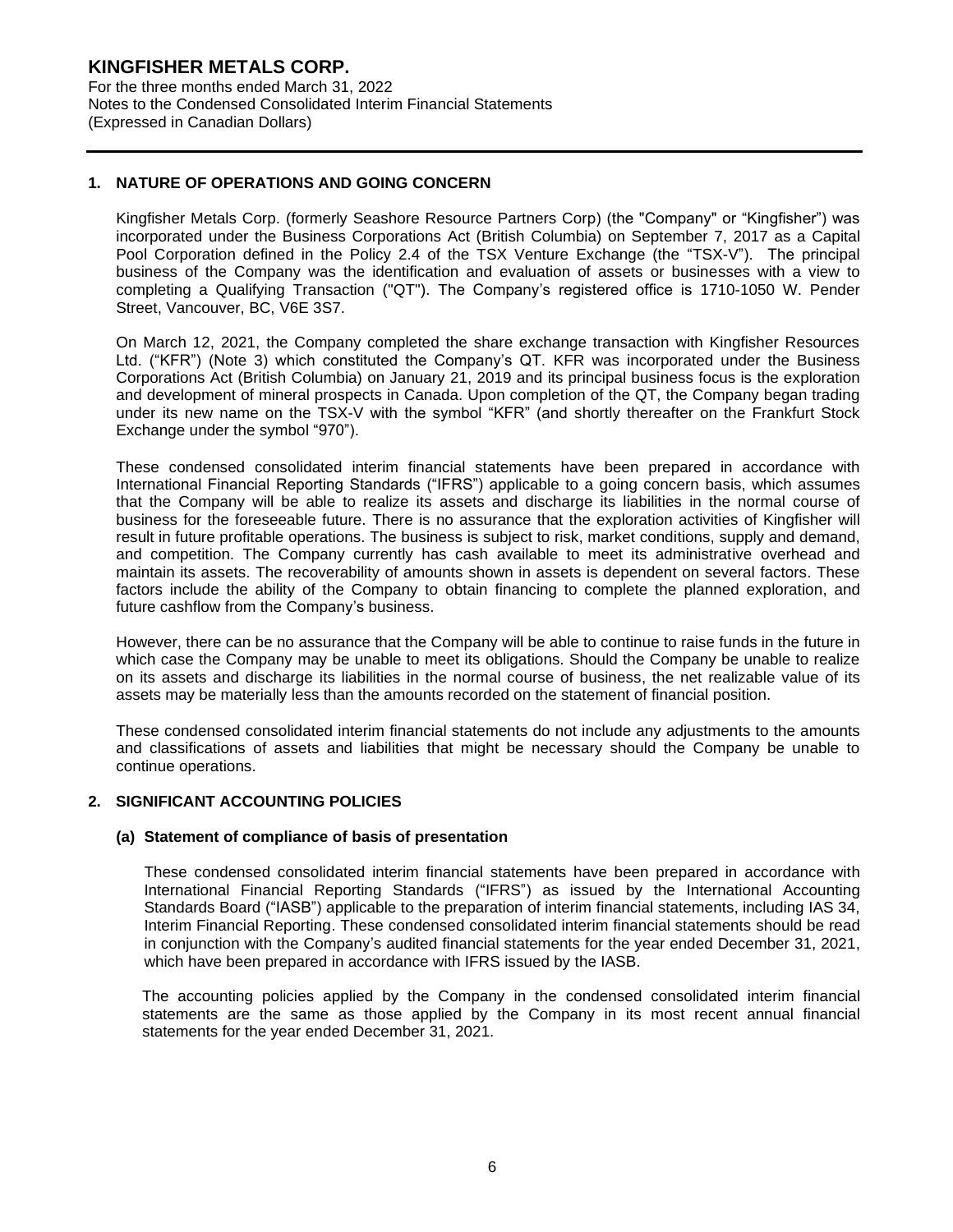For the three months ended March 31, 2022 Notes to the Condensed Consolidated Interim Financial Statements (Expressed in Canadian Dollars)

#### **(b) Significant accounting judgments, estimates and assumptions**

The preparation of the Company's condensed consolidated interim financial statements in conformity with IFRS requires management to make judgments, estimates and assumptions that affect the application of accounting policies and the reported amounts of assets, liabilities, and contingent liabilities at the date of the condensed consolidated interim financial statements and reported amounts of revenues and expenses during the reporting period. Estimates and assumptions are continuously evaluated and are based on management's experience and other factors, including expectations of future events that are believed to be reasonable under the circumstances. However, actual outcomes can differ from these estimates. Revisions to accounting estimates are recognized in the period in which the estimates are revised and in any future periods affected.

Significant areas requiring the use of management judgements, estimates and assumptions include:

- The assessment of whether certain factors (both internal and external) would be considered an indicator of impairment and whether impairment testing is required on the exploration and evaluation assets.
- The determination that the Company will continue as a going concern for the next year.

#### **(c) Basis of Consolidation**

The condensed consolidated interim financial statements include the accounts of the Company and its wholly owned integrated subsidiary, Kingfisher Resources Ltd., which was incorporated in British Columbia and is engaged in mining exploration and evaluation activities.

#### **3. QUALIFYING TRANSACTION**

In July of 2020, the Company and KFR entered into a share exchange agreement, which set out the principal terms upon which the Company was to acquire all of the issued and outstanding securities of KFR. The transaction would allow KFR to obtain a public listing by completing a reverse take-over transaction whereby KFR, substantively and for accounting purposes, was considered to be the acquiring and the continuing entity. The Company, after giving effect to the completion of the transaction, was referred herein as the resulting issuer. On March 12, 2021, the Company announced that it had completed its QT by acquiring all the issued and outstanding shares of KFR.

In connection with the transaction, the Company completed a concurrent financing totaling \$6,030,000 bringing the Company's total shares issued and outstanding to 68,945,801.

Accordingly, Kingfisher has accounted for the acquisition as a reverse takeover, and no goodwill or intangible asset been recorded (only a listing expense). Therefore, for accounting purposes, KFR, the legal subsidiary, has been treated as the accounting acquirer, and the Company, the legal parent, has been treated as the accounting acquiree in these consolidated financial statements.

As KFR was deemed to be the acquirer for accounting purposes, the Company's assets, liabilities, and operations since incorporation are included in these consolidated financial statements at their historical carrying values. Kingfisher's results of operations have been included from March 12, 2021, the date of completion of the acquisition.

The QT is being accounted for as a capital transaction in which KFR is being identified as the acquirer of the Company and equity consideration is being measured at fair value. The QT does not constitute a business combination under IFRS 3. The QT is accounted for in the consolidated financial statements of the resulting issuer as a continuation of the consolidated financial statements of KFR.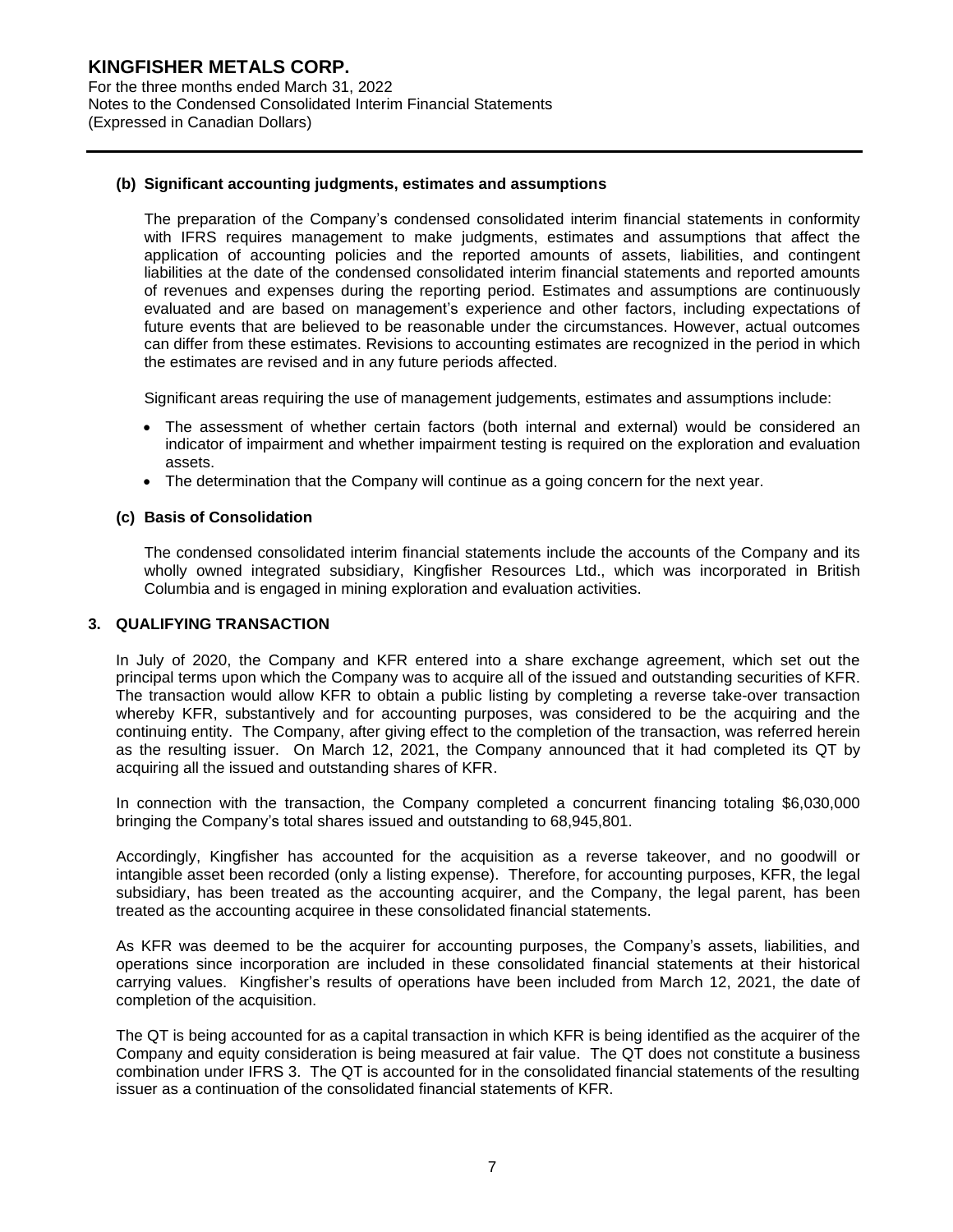For the three months ended March 31, 2022 Notes to the Condensed Consolidated Interim Financial Statements (Expressed in Canadian Dollars)

For the purposes of accounting for the reverse takeover, the percentage of ownership of the pre-acquisition shareholders of the Company in the combined entity upon completion of the acquisition was determined to be 7.6% (which represents 5,242,000 common shares out of a total of 68,945,801 common shares of the Company outstanding upon closing of the QT).

The total purchase price of \$1,310,500 has been allocated as follows:

| Fair value of consideration – purchase price               | S | 1,310,500 |
|------------------------------------------------------------|---|-----------|
| Fair value of Kingfisher options                           |   | 75,533    |
|                                                            |   | 1,386,033 |
| Identifiable net assets of Kingfisher acquired by KFR Ltd. |   |           |
| Cash                                                       | S | 124.538   |
| Listing expense                                            |   | 1,261,495 |
|                                                            |   | 1,386,033 |

The fair value of the Kingfisher options is estimated using the Black-Scholes option pricing model with assumptions as follows:

|                                | March 12, 2021 |
|--------------------------------|----------------|
| Risk-free interest rate        | 1.03%          |
| Expected annualized volatility | 100%           |
| Expected life                  | 2.56 years     |
| Dividend rate                  | Nil            |

#### **4. EXPLORATION AND EVALUATION ASSETS**

#### *Ecstall*

On April 10, 2019, the Company completed the Ecstall purchase of 18 mineral claims totalling 20,735 hectares in Northwestern B.C. for 8,200,000 shares (at a value of \$205,000) from two executives.

The Company also acquired and staked 10 additional claims on adjacent land (totalling approximately 4,281 hectares) by incurring costs of \$13,393.

#### *Thibert*

On June 24, 2020, the Company entered into an asset purchase agreement to acquire Thibert claims from Kenorland Minerals Ltd. ("Kenorland") (a company with a common director), consisting of 8 mineral claims totaling 12,475 hectares in Northwestern B.C. for the following:

- 1,000,000 common shares of the Company (issued);
- common shares of the Company equal to a value of \$100,000 on the first anniversary date of the listing on the TSX-V (issued); and
- a 2% net smelter return royalty.

On November 15, 2021, the Company staked 2 additional mineral claims adjacent to the existing claims totaling 502 hectares for a cost of \$878.

#### Goldrange

On April 6, 2020, the Company completed a purchase from Kenorland of three mineral claims totaling 4,504 hectares in Southwestern B.C. (referred to here as Goldrange) for 500,000 common shares of the Company (at a value of \$50,000) plus a 2% net smelter return royalty.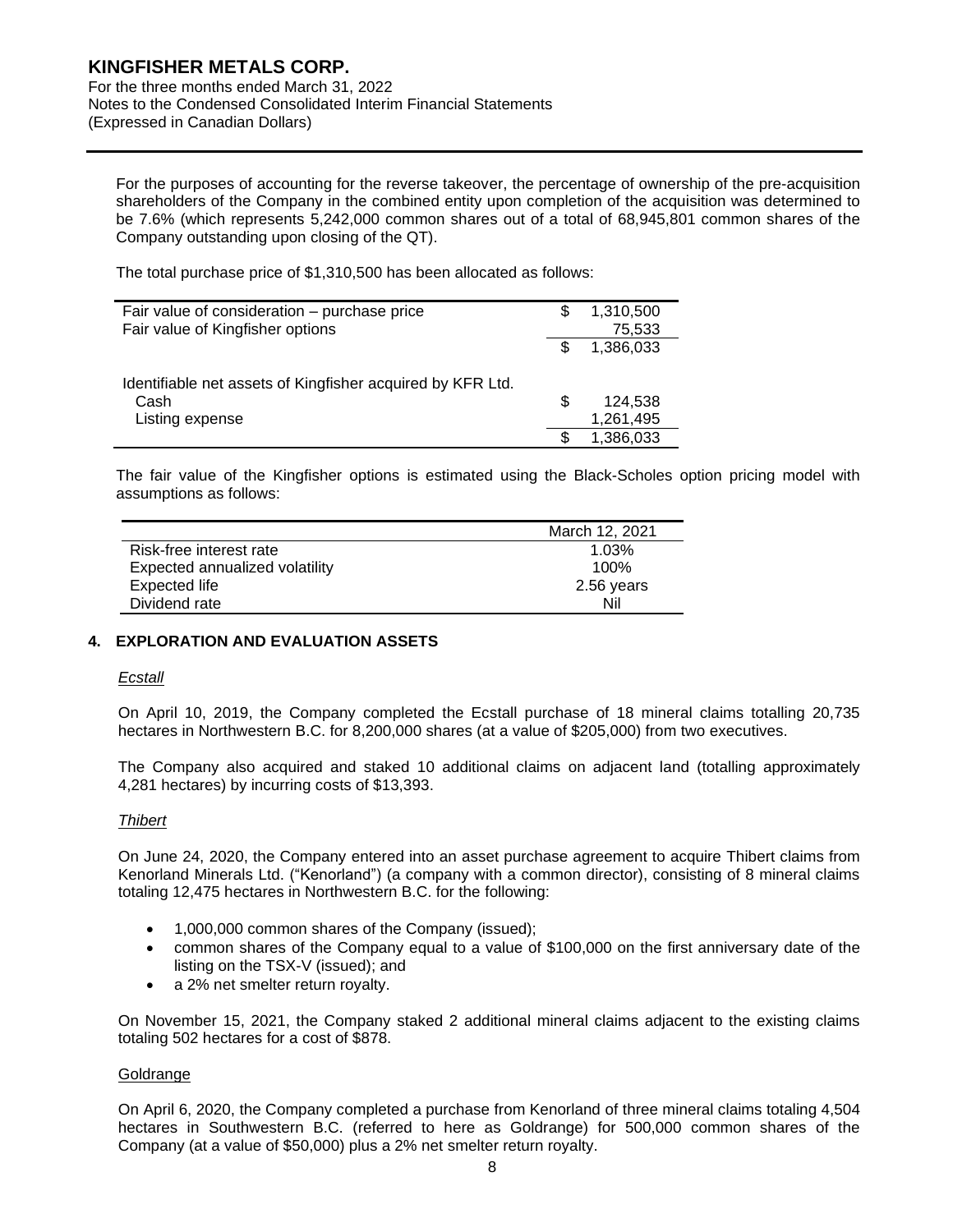For the three months ended March 31, 2022 Notes to the Condensed Consolidated Interim Financial Statements (Expressed in Canadian Dollars)

Subsequently during the 2020 year, the Company acquired and staked 24 additional mineral claims (totaling approximately 16,574 hectares) by incurring costs of \$73,940 and issuing 70,000 common shares (at a value of \$14,000).

During the year ended December 31, 2021, the Company staked 19 additional mineral claims adjacent to the existing claims totaling 30,997 hectares for a cost of \$54,244.

|                                        | <b>Ecstall</b><br><b>Claims</b> | <b>Thibert</b><br><b>Claims</b> | Goldrange<br><b>Claims</b> | <b>Total</b>  |
|----------------------------------------|---------------------------------|---------------------------------|----------------------------|---------------|
|                                        |                                 |                                 |                            |               |
| <b>Acquisition costs:</b>              |                                 |                                 |                            |               |
| As at December 31, 2020                | \$<br>218,393                   | \$<br>100,000                   | 137,940<br>\$              | 456,333<br>\$ |
| Acquisition costs, agreement for sale  | 700                             | 100,878                         |                            | 101,578       |
| Staking                                |                                 |                                 | 54,244                     | 54,244        |
| As at December 31, 2021 and March      |                                 |                                 |                            |               |
| 31, 2021                               | 219,093                         | 200,878                         | 192,184                    | 612,155       |
| <b>Exploration costs:</b>              |                                 |                                 |                            |               |
| As at December 31, 2020                | 667,771                         | 1,141                           | 549,804                    | 1,218,716     |
| Expenditures during the year:          |                                 |                                 |                            |               |
| Geologist and sundry exploration costs | 6,991                           | 336                             | 173,540                    | 180,867       |
| Digitization                           | 24                              | 972                             | 7,520                      | 8,516         |
| Airborne and gravity survey            | 98,150                          |                                 | 6,125                      | 104,275       |
| Assays                                 | 9,310                           |                                 | 216,564                    | 225,874       |
| Camp                                   | 1,192                           |                                 | 362,184                    | 363,376       |
| Consulting                             | 3,204                           |                                 | 36,949                     | 40,153        |
| <b>Drilling</b>                        |                                 |                                 | 1,474,730                  | 1,474,730     |
| Field gear                             | 13,500                          | 4,800                           | 62,572                     | 80,872        |
| Geophysics                             |                                 | 125,737                         | 139,509                    | 265,246       |
| Helicopters                            | 34,293                          | 10,120                          | 1,174,074                  | 1,218,487     |
| Labour                                 | 21,994                          | 52,795                          | 487,261                    | 562,050       |
| Reports                                | 1,840                           |                                 | 15,785                     | 17,625        |
| Transportation and travel              | 60                              | 5,350                           | 162,932                    | 168,342       |
|                                        | 190,558                         | 200,110                         | 4,319,745                  | 4,710,413     |
| As at December 31, 2021                | 858,329                         | 201,251                         | 4,869,549                  | 5,929,129     |
| Expenditures during the period:        |                                 |                                 |                            |               |
| Assays                                 | 155                             |                                 | 89,301                     | 89,456        |
| Camp                                   |                                 |                                 | 19,145                     | 19,145        |
| Drilling                               |                                 |                                 | 47,690                     | 47,690        |
| Geologist and sundry exploration costs | 370                             | 6,758                           | 93,344                     | 100,472       |
|                                        | 525                             | 6,758                           | 249,480                    | 256,763       |
| As at March 31, 2022                   | 858,854                         | 208,009                         | 5,119,029                  | 6,185,892     |
| Recovery - BCMETC, March 31, 2022      | (46,000)                        |                                 | (37, 800)                  | (83, 800)     |
| Balance, March 31, 2022                | \$1,031,947                     | \$<br>408,887                   | \$5,273,413                | \$6,714,247   |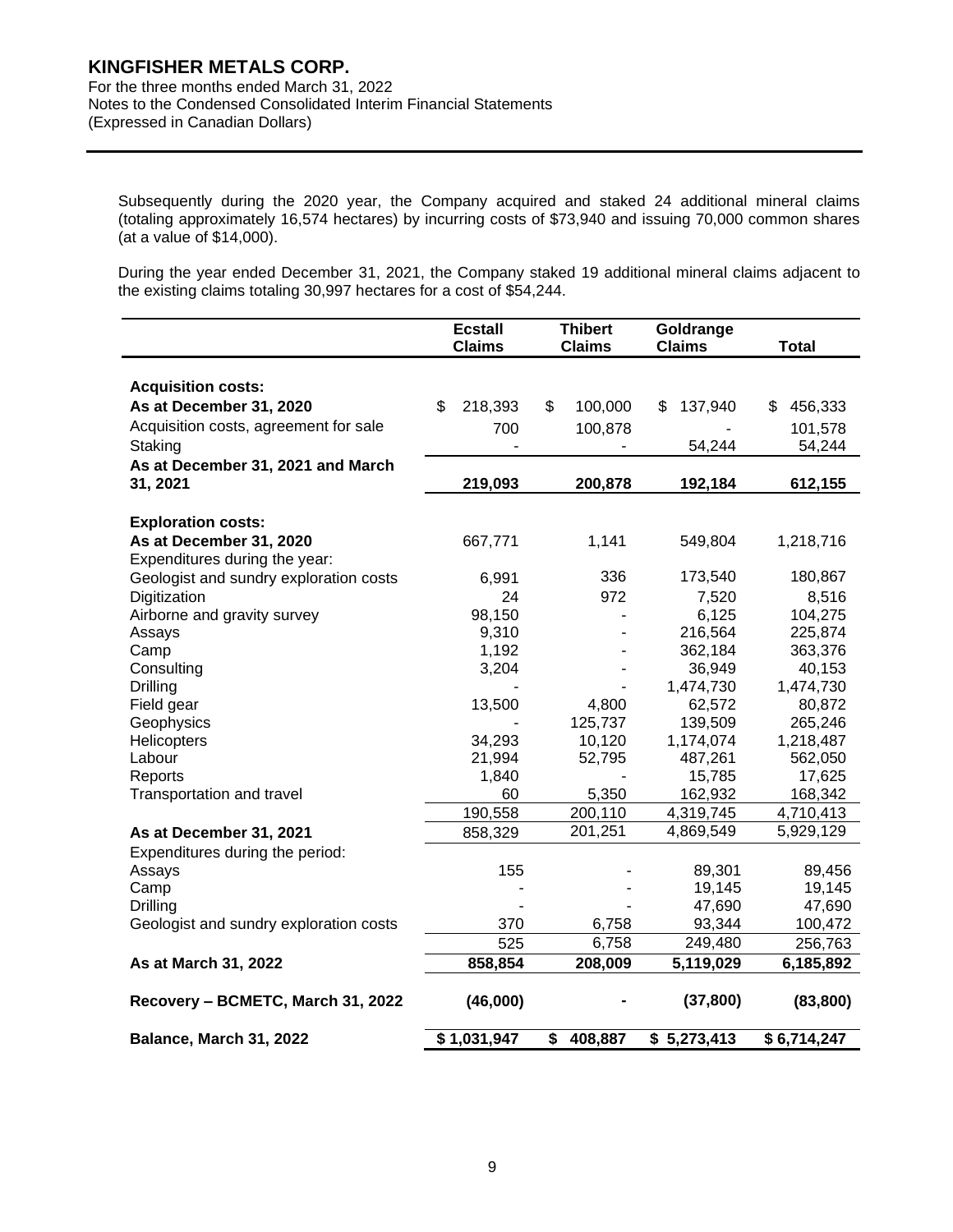For the three months ended March 31, 2022 Notes to the Condensed Consolidated Interim Financial Statements (Expressed in Canadian Dollars)

#### **5. PROPERTY AND EQUIPMENT**

|                                        | <b>Automotive</b><br><b>Equipment</b> | Shop<br><b>Equipment</b> | <b>Exploration</b><br><b>Equipment</b> | <b>Office</b><br><b>Equipment</b> | <b>Portable</b><br>Camp | <b>Total</b> |
|----------------------------------------|---------------------------------------|--------------------------|----------------------------------------|-----------------------------------|-------------------------|--------------|
| Cost                                   |                                       |                          |                                        |                                   |                         |              |
| At December 31, 2020                   | \$<br>14,820                          | \$                       | \$36,113                               | \$<br>16,161                      | \$                      | \$67,094     |
| Capital expenditures                   |                                       | 8,588                    | 101,963                                | 14,452                            | 168,561                 | 293,564      |
| At December 31, 2021                   | 14,820                                | 8,588                    | 138,076                                | 30,613                            | 168,561                 | 360,658      |
| Capital expenditures                   | 16,264                                | 2,150                    | -                                      | 1,522                             |                         | 19,936       |
| At March 31, 2022                      | \$31,084                              | \$<br>10,738             | \$138,076                              | \$<br>32,135                      | \$168,561               | \$380,594    |
| Accumulated depletion and depreciation |                                       |                          |                                        |                                   |                         |              |
| At December 31, 2020                   | (2,223)                               | ٠                        | (3,611)                                | (2, 424)                          |                         | (8,258)      |
| Depletion and depreciation             | (3,779)                               | (859)                    | (16, 697)                              | (6, 289)                          | (25, 284)               | (52,908)     |
| At December 31, 2021                   | \$<br>(6,002)                         | \$<br>(859)              | \$(20,308)                             | \$<br>(8,713)                     | (25, 284)               | \$ (61, 166) |
| Depletion and depreciation             | (1,271)                               | (440)                    | (5,888)                                | (1,700)                           | (10, 746)               | (20,045)     |
| At March 31, 2022                      | \$<br>(7, 273)                        | \$<br>(1,299)            | \$ (26, 196)                           | \$(10, 413)                       | (36,030)                | \$ (81,211)  |
| Net book value                         |                                       |                          |                                        |                                   |                         |              |
| December 31, 2021                      | \$<br>8,818                           | 7,729<br>\$              | \$117,768                              | \$21,900                          | \$143,277               | \$299,492    |
| March 31, 2022                         | \$23,811                              | 9,439<br>\$              | \$111,880                              | \$21,722                          | \$132,531               | \$299,383    |

#### **6. CAPITAL STOCK**

#### **(a) Authorized**

Unlimited number of common shares without par value.

#### **(b) Issued and outstanding**

*During the three months ended March 31, 2022:*

On March 18, 2022, the Company issued 500,000 common shares at a price of \$0.20 per share as part of the asset purchase agreement with Kenorland. See Note 4.

#### *During the three months ended March 31, 2021:*

On March 12, 2021, the Company issued a total of 24,120,000 units at a price of \$0.25 per unit for gross proceeds of \$6,030,000. Each unit consists of one common share and one warrant. Each warrant is exercisable to acquire one further common share at a price of \$0.50 per common share for a period of two years. The Company paid finder's fees of \$130,463 in cash and issued 521,850 finder's warrants with a fair value of \$68,545. Each finder's warrant entitles the holder to acquire one additional common share at a price of \$0.25 per share for two years.

On March 29, 2021, the Company issued a total of 310,000 common shares at \$0.125 on the exercise of 310,000 warrants.

On March 30, 2021, the Company issued a total of 100,000 common shares at \$0.125 on the exercise of 100,000 warrants.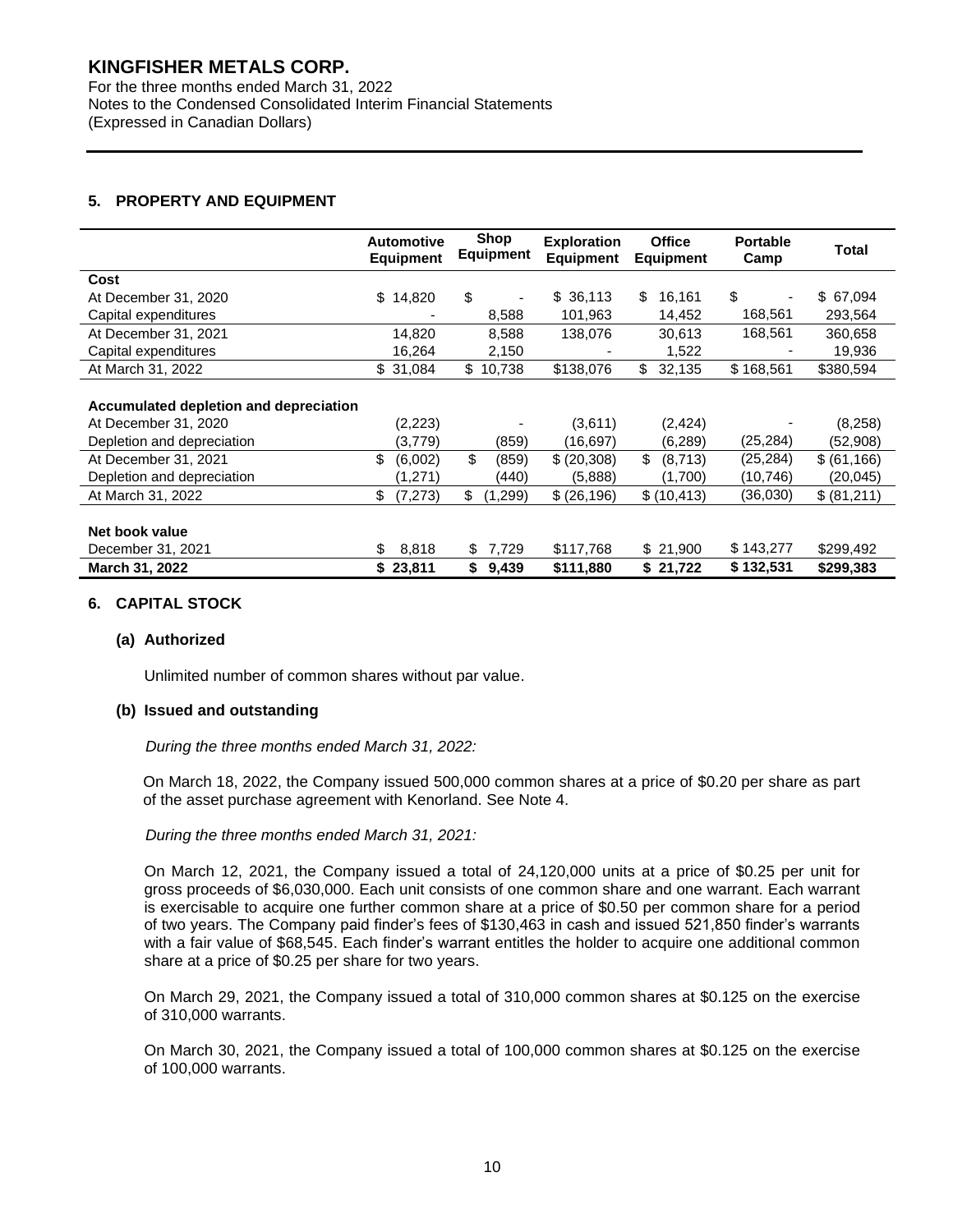For the three months ended March 31, 2022 Notes to the Condensed Consolidated Interim Financial Statements (Expressed in Canadian Dollars)

#### **(c) Incentive stock options**

The Company has a stock option plan (the "Plan") allowing for the reservation of common shares issuable under the Plan to a maximum 10% of the number of issued and outstanding common shares of the Company at any given time. The term of any stock option granted under the Plan may not exceed five years and the exercise price may not be less than the discounted market price on the grant date. Unless otherwise specified by the Board of Directors at the time of granting an option, and subject to other term limits on option grants set out in the Plan, all options granted under the Plan shall vest and become exercisable in full upon grant, except options granted to consultants performing investor relations activities, which options must vest in stages over twelve months with no more than one quarter of the options vesting in any three-month period.

The purpose of the Plan is to provide directors, officers, key employees, and certain other persons who provided services to the Company and its subsidiaries with an increased incentive to contribute to the future success and prosperity of the Company.

On March 12, 2021, in accordance with the QT, KRL stock options were converted to 3,9100,000 stock options of the Company (2,150,000 options are exercisable until December 27, 2024 and 1,760,000 options are exercisable until September 25, 2025). These options vest over a period of one year.

On March 12, 2021, the Company also granted 1,890,000 stock options to various directors, executive officers, employees, and consultants. These options are exercisable until March 12, 2026, at a price of \$0.25 per share. These options vest over a period of one year.

On May 25, 2021, the Company granted 360,000 stock options to various employees, and consultants. These options are exercisable until May 25, 2026, at a price of \$0.55 per share. These options vest over a period of one year.

On October 21, 2021, the Company granted 50,000 stock options to a service provider. These options are exercisable until October 21, 2026 at a price of \$0.65 per share. These options vest over a period of one year.

**Weighted Average of Options Weighted Average of Exercise price** Balance at December 31, 2020 **400.000** 400.000 **\$** 0.10 Exchanged in accordance with the QT 3,910,000 \$ 0.10 Granted during the period  $2,300,000$  \$ 0.31 Exercised (59,999) \$ 0.14 **Balance December 31, 2021 and March 31, 2022 6,550,001( \$ 0.17**

The following is a continuity of outstanding share options:

The fair value of each option is estimated using the Black-Scholes option pricing model with assumptions as follows:

|                                | October 21, | May 25, | March 12,       |
|--------------------------------|-------------|---------|-----------------|
|                                | 2021        | 2021    | 2021            |
| Risk-free interest rate        | 1.33%       | 0.86%   | 1.03%           |
| Expected annualized volatility | 94%         | 101%    | 100%            |
| Expected life                  | 5 years     | 5 years | 5 years         |
| Exercise price                 | \$0.65      | \$0.55  | $$0.10 - $0.25$ |
| Dividend rate                  | Nil         | Nil     | Nil             |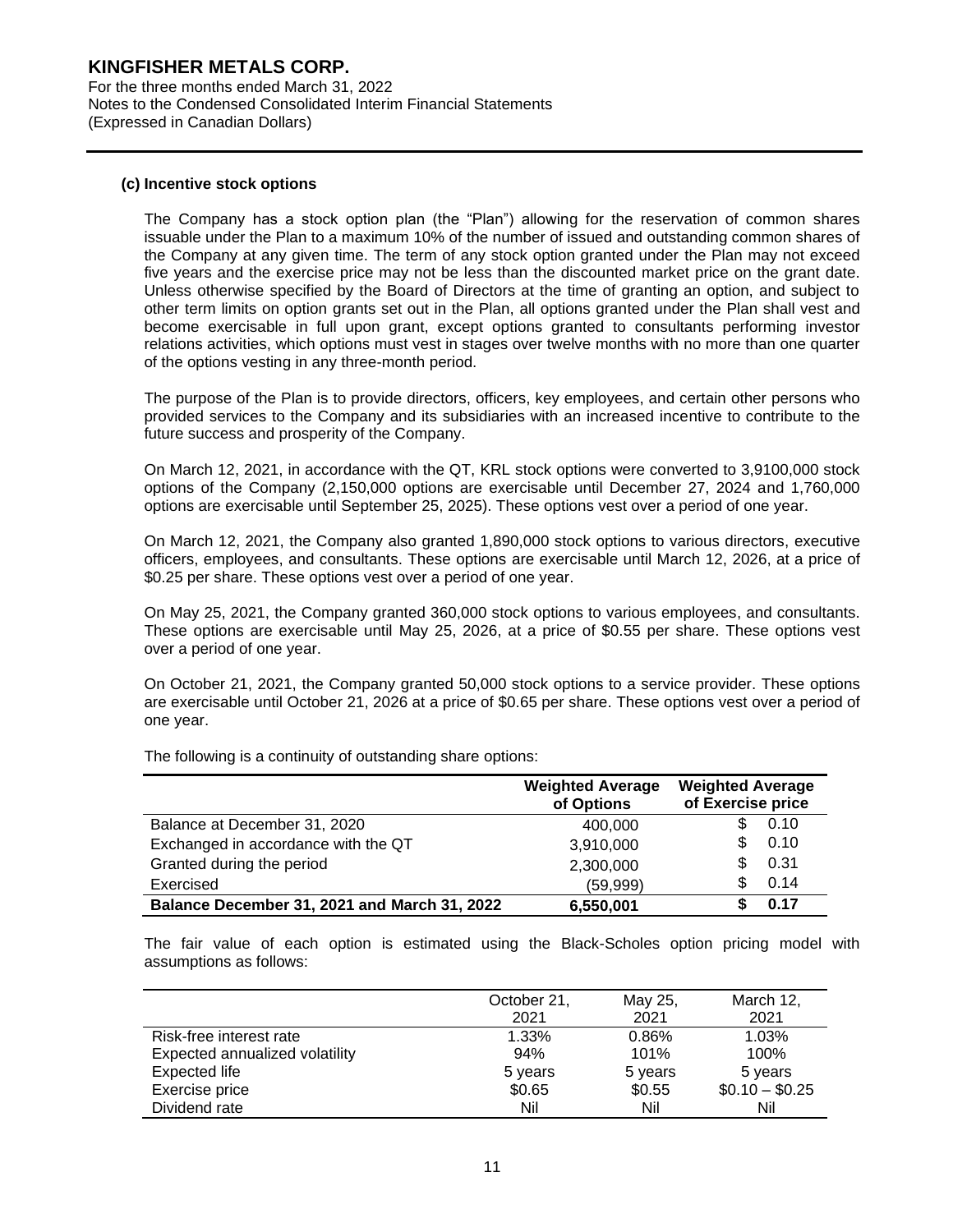For the three months ended March 31, 2022 Notes to the Condensed Consolidated Interim Financial Statements (Expressed in Canadian Dollars)

The following table summarizes information about stock options that are outstanding at March 31, 2022:

| <b>Number of</b><br><b>Options</b> | Price per<br><b>Share</b> | <b>Expiry</b><br>Date | <b>Options</b><br><b>Exercisable</b> |
|------------------------------------|---------------------------|-----------------------|--------------------------------------|
| 400,000                            | \$0.10                    | October 4, 2023       | 400,000                              |
| 2,106,667                          | \$0.10                    | December 27, 2024     | 2,106,667                            |
| 1,760,000                          | \$0.10                    | September 25, 2025    | 1,760,000                            |
| 1,873,334                          | \$0.25                    | March 12, 2026        | 1,873,334                            |
| 360,000                            | \$0.55                    | May 25, 2026          | 240,000                              |
| 50,000                             | \$0.65                    | October 21, 2026      | 12,500                               |
| 6,550,001                          |                           |                       | 6,392,501                            |

*As at March 31, 2022, the weighted average contractual remaining life is 3.31 years.*

#### **(d) Share purchase warrants**

The following is a continuity of outstanding warrants:

|                                                 | <b>Weighted Average</b><br>of Warrants | <b>Weighted Average</b><br>of Exercise Price |       |
|-------------------------------------------------|----------------------------------------|----------------------------------------------|-------|
| Balance at December 31, 2020                    |                                        | \$                                           |       |
| Exchanged in accordance with the QT             | 10,955,000                             | \$                                           | 0.125 |
| Issued                                          | 24,120,000                             | \$                                           | 0.50  |
| Issued – Finder's warrants                      | 1,051,184                              | \$                                           | 0.381 |
| <b>Issued - Charity Flow Through</b>            | 2,725,000                              | \$                                           | 0.70  |
| <b>Issued - Flow Through</b>                    | 1,218,500                              | \$                                           | 0.70  |
| Exercised                                       | (8, 190, 500)                          | \$                                           | 0.131 |
| Balance at December 31, 2021 and March 31, 2022 | 31,879,184                             | S                                            | 0.49  |

The fair value of finder's warrants is estimated using the Black-Scholes pricing model with assumptions as follows:

|                                | June 3, 2021 | March 12, 2021 |
|--------------------------------|--------------|----------------|
| Risk-free interest rate        | 0.32%        | 1.03%          |
| Expected annualized volatility | 101%         | 100%           |
| Expected life                  | 2 years      | 2 years        |
| Dividend rate                  | Nil          | Nil            |

The following table summarizes information about warrants that are outstanding at March 31, 2022:

| <b>Number of</b><br><b>Warrants</b> | Price per<br><b>Share</b> | <b>Expiry</b><br><b>Date</b> | <b>Warrants</b><br><b>Exercisable</b> |
|-------------------------------------|---------------------------|------------------------------|---------------------------------------|
| 3,002,500                           | \$0.125                   | March 12, 2023               | 3,002,500                             |
| 24,045,000                          | \$0.50                    | March 12, 2023               | 24,045,000                            |
| 358,850                             | \$0.25                    | March 12, 2023               | 358,850                               |
| 3,943,500                           | \$0.70                    | June 3, 2023                 | 3,943,500                             |
| 529,334                             | \$0.51                    | June 3, 2023                 | 529,334                               |
| 31,879,184                          |                           |                              | 31,879,184                            |

*As at March 31, 2022, the weighted average contractual life of warrants is 0.98 years.*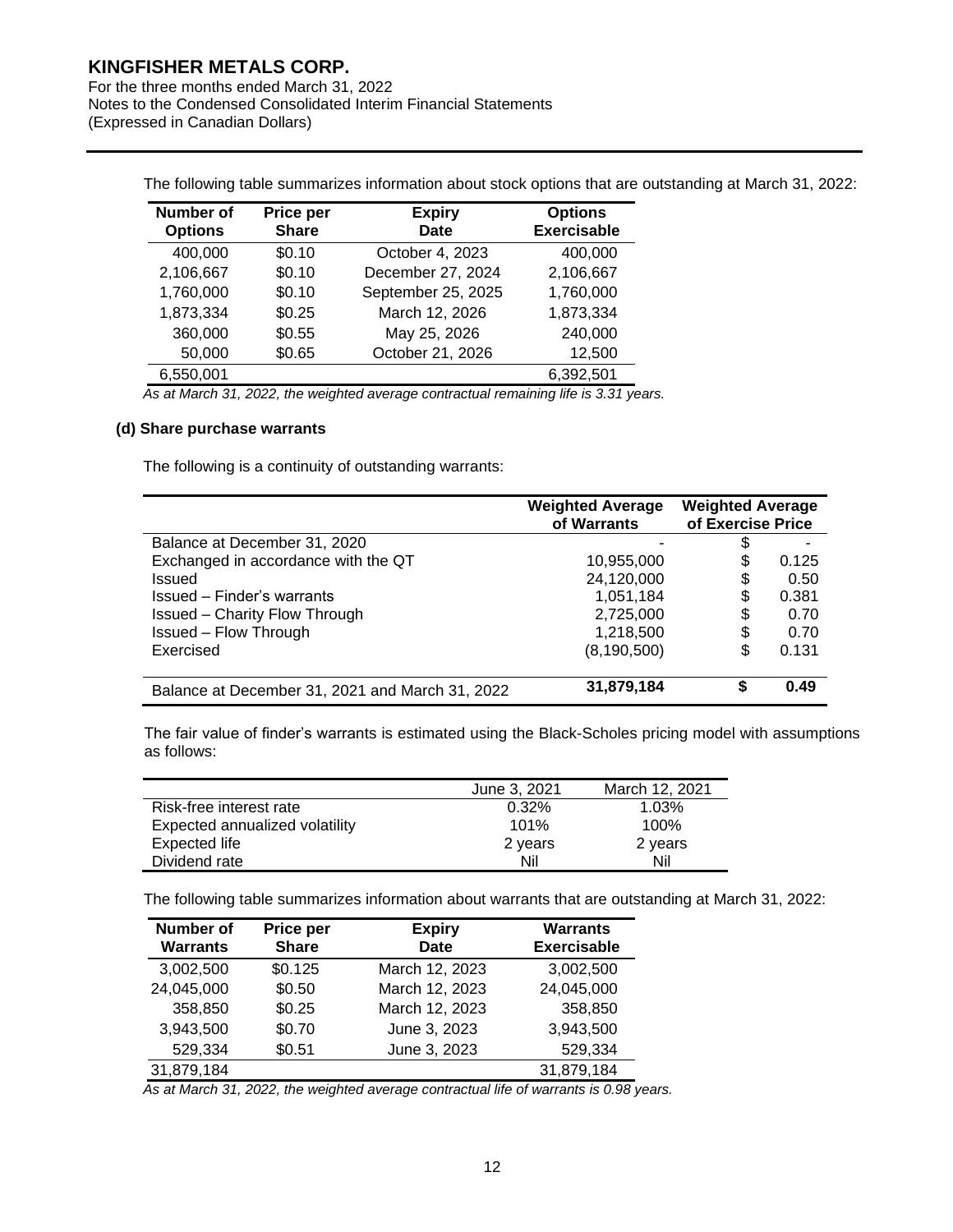For the three months ended March 31, 2022 Notes to the Condensed Consolidated Interim Financial Statements (Expressed in Canadian Dollars)

#### **7. RELATED PARTY TRANSACTIONS**

The aggregate value of transactions and outstanding balances relating to key management personnel for the years ended were as follows:

|                                   | March 31,<br>2022 | December 31,<br>2021 |           |
|-----------------------------------|-------------------|----------------------|-----------|
| Share-based compensation          | 39.563            | \$                   | 672,565   |
| Director fees                     | 12.584            |                      | 41,862    |
| Management fees                   | 124.167           |                      | 350,000   |
| Exploration and evaluation assets | -                 |                      | 41,024    |
| Operating expenses                | 3.000             |                      | 500       |
|                                   | 179,314           |                      | 1,105,951 |

As at March 31, 2022, \$nil (December 31, 2021 - \$17,918) is included in accounts payable and accrued liabilities.

All transactions and balances are in the normal course of operations and are measured at the exchange amount, which is the amount of consideration established and agreed to by the related parties.

#### **8. FINANCIAL INSTRUMENTS RISK**

The Company's financial instruments are exposed to the following risks:

#### *Credit Risk*

Credit risk is the risk of financial loss to the Company if counterparties do not fulfill their contractual obligations.

Cash and cash equivalents consist of cash bank balances. There are no short-term investments currently.

The carrying amount of accounts receivable and cash and cash equivalents represents the maximum credit exposure. The Company does not have an allowance for doubtful accounts. As at March 31, 2022, there were no significant amounts past due or impaired.

#### *Market Risk*

Market risk is the risk that changes in foreign exchange rates and interest rates will affect the Company's cash flows, net income and comprehensive income. The objective of market risk management is to manage and control market risk exposures within acceptable limits, while maximizing returns.

#### *Liquidity Risk*

Liquidity risk is the risk that the Company will not be able to meet its purchases and capital commitments, and other financial obligations as they are due. The Company's approach to managing liquidity is to ensure, to the extent possible, that it will have sufficient liquidity to meet its liabilities when due without incurring unacceptable losses or risking harm to the Company's reputation.

#### *Foreign Exchange Risk*

The Company currently does not have significant exposure to other currencies, and this is not expected to change in the foreseeable future as the capital commitments that are expected to be carried out in United States dollars will be limited.